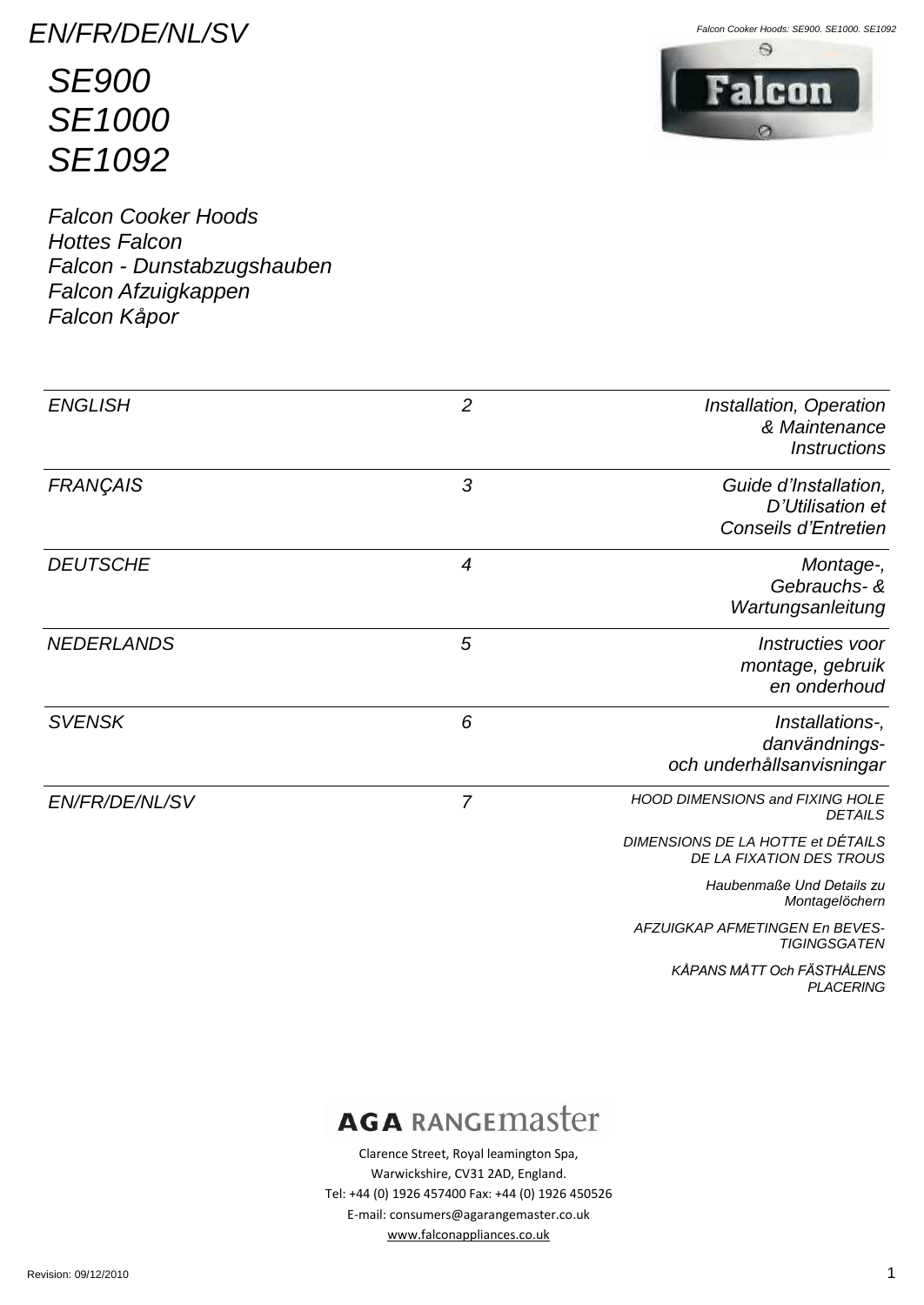# ENGLISH

# **SECTION 1. INTRODUCTION**

Your range cooker is a semi-professional unit which gives you the power and flexibility to realise your full potential in the kitchen. Inevitably, during the cooking process, there will be heat, vapours and fumes produced. Your Falcon extractor has been designed to complement the range cooker both in looks and Wher<br>performance in order to create the ideal environment for creative cooking.

# **SECTION 2. EXTRACTION PERFORMANCE**

The most important influence on the performance of the extractor is the design of the ducting which takes the exhaust air from the extractor to the outside wall louvre. The duct route should be a prime consideration during the initialstages of the kitchen design. Please note the following: consideration during the initial stages of the kitchen design. Please note the following:<br>• The extractor is provided with a spigot suitable for connecting 150mm diameter duct.

- 
- Note: 150mm is the minimum duct diameter consistent with efficient extraction.
- The exhaust duct route length should be kept as short as possible with as few bends as possible.
- The most efficient configuration is to duct straight through an outside wall so try to position the cooker against an outside wall when designing your kitchen layout.
- The hood can be vented either to the top exhaust or the rear exhaust position. Use the position which gives the shortest duct route length and least number of bends. (The blower will need to be rotated for ducting directly through the rear exhaust position.)
- A route with more than two 90 bends will significantly degrade the performance of the extraction system. If possible, avoid having a 90 bend at the extractor exhaust spigot; keep bend radii as where the stra<br>large as possible to maintain a smooth airflow without vortices; avoid kinks in flexible ducting; pull where flexible ducting taut over straight runs to ensure that the internal surface is as smooth as possible.

# **SECTION 3. IMPORTANT INFORMATION**

The following minimum headroom is required to accommodate the cooker and hood:

| Minimum ceiling height with standard chimney: | 2400mm     |  |
|-----------------------------------------------|------------|--|
| Hood height including chimney:                | 680-970 mm |  |
| Cooker-to-hood clearance (min):               | 800 mm     |  |

For a small charge customised replacement chimneys can be produced to suit your requirements. The minimum distance between the range hob burners and the bottom of the extractor is essential to a prevent overheating of the extractor and its components.

If you are fitting a splashback then the cooker-to-hood clearance is dictated by the splashback height. Please also note that a 90 bend in the flexible ducting will require 215mm minimum headroom to give a

smooth radius with no kinking.

Requirements of the relevant authorities concerning the discharge of exhaust air must be complied with.

# **Warning**

Proper care must be taken to ensure that the negative pressures caused by high performance<br>extraction systems do not adversely affect the safe operation of certain types of fuel-burning<br>appliances (gas, oil or solid fuel), installed in other parts of the house.

Where such fuel-burning appliances are installed, adequate ventilation MUST be provided in the room of installation, located and sized such that the negative pressure in the room created by the extractor does notexceed 4Pa.

In case of doubt, do not operate the extractor and fuel-burning appliance(s) simultaneously and consult an appropriate (for the fuel type) expert for advice.

The exhaust air must not be discharged into a flue which is used for exhausting fumes from appli-<br>ances supplied with energy other than electricity, e.g. oil or gas-fired central heating boilers, gasfired water heaters, etc.

Adequate ventilation of the room must be provided when the cooker, extractor and appliances supplied with energy other than electricity (e.g. gas-fired or oil-fired heaters, etc.) are used simulta neously. The room must be provided with vents to allow a constant flow of fresh air.

#### **Attention:**

This appliance requires an earth connection.

Ensure that the supply voltage corresponds to that marked on the rating label inside the extractor. The extractor must be isolated from the electrical supply before carrying out any cleaning or mainte nance operations.

Pay particular attention to fire risk when frying. To minimise the risk of fire, all instructions<br>relating to cleaning the grease filters and removing grease deposits must be adhered to.<br>Do not flambé under the extractor.

#### **SECTION 4. INSTALLATION**

#### **4.1 Removing the Grease Filter(s)**

Place extractor on its backplate on a horizontal surface.

To remove the grease filters pull/lift the filter release lever away from the hood base. This releases the retaining clips allowing the filter to be carefully lifted away from the hood. Take care not to scratch the hood.

The internal fixing holes, blower assembly and spigot blanking plate can now be accessed through the openings in the baseplate. (See Page 7).

# **4.2 Blower Exhaust Position**

The hood can be vented either to the top exhaust or the rear exhaust position. Each exhaust position has 4 studs onto which can be bolted either the blower assembly or a blanking plate.

Bolt blower assembly to chosen exhaust position and the blanking plate to the unused position.

When changing the exhaust position, care should be taken not to excessively pull or twist the cable attached to the blower.

# **4.3 Duct Installation**

Make a hole in the wall or ceiling to take the 150mm diameter ducting from the extractor exhaust spigot to the outsid The exhaust duct route length should be kept as short as possible with as few bends as possible - see

Section 2. Knock a hole in the outside wall to match the internal measurements of the louvre.

### **4.4 Fixing the Hood to the Wall**

If you are fitting a Splashback it must be fitted before the hood.

**Instructions for mounting the hood are given on page 7**

**Note:** The decorative chimney can be removed to ease handling of the hood.

The supporting wall must be of good quality, have an even surface and be sturdy enough to support the extractor.

Fixings must be used which are suitable for the type of wall construction.

#### **4.5 Connecting the Ducting**

Connect ducting to extractor exhaust spigot. This may have to be done prior to fixing the extractor to the wall. You may find this easier with the chimney removed. The chimney is attached using M4 machine screws which can be accessed through the filter opening(s).

When the extractor is in position, check that the duct has not been flattened or kinked along its route. Connect the ducting to the wall louvre spigot or alternative outside termination.

Secure the louvre to the outside wall. Ensure that any air fins are directed downwards. Refit the grease filter(s).

# **4.6 Electrical Installation**

The extractor is a stationary appliance designed to be connected by fixed wiring to the electrical supply.

| <b>ELECTRICAL HAZARD</b>            |  |
|-------------------------------------|--|
| <b>DISCONNECT ELECTRICAL SUPPLY</b> |  |
| <b>BEFORE PROCEEDING FURTHER</b>    |  |

A competent electrical technician must perform the electrical installation.

The extractor must be fed from a 230Vac single phase electrical supply using a switched spur fitted with a 3A fuse. The spur should be located adjacent to the extractor/cooker so that the supply can be discon nected from the extractor using the switch. The means of disconnecting from the supply must have a minimum contact separation of 3mm in all poles. Alternatively a means of disconnection in the fixed wiring according to the relevant wiring rules must be fitted.

A supply cord for connecting the spur to the extractor is included.

The mains supply is connected to the free end of this cord as follows:

| INCOMING SUPPLY CORD CONNECTIONS |                    |
|----------------------------------|--------------------|
| Core                             | <b>Core Colour</b> |
| Live                             | <b>Brown</b>       |
| Neutral                          | Blue               |
| <b>Protective Earth</b>          | Green/Yellow       |

#### **SECTION 5. OPERATING INSTRUCTIONS**

Switch power on at the fused spur.

읐

**SECTION 6. MAINTENANCE**

 $\odot$ 

taken not to scratch the hood.

abrasive cleaning materials or products.

b. The extractor has 6 push-buttons which illuminate when selected. Their functions are summarised in the table below.

d. After 30 hours accumulated running GREASE FILTER SATURATION will be signalled by all 6 indicators flashing. Reset by pressing Push-button FAN OFF (delay).

The extractor controller will automatically switch off the appliance if there has been no operator action for 4 hours.

> **Pushbutton Function** LIGHTS ON/OFF

0 1 FAN ON SPEED 1 (min);<br>FAN OFF (immediate stop).

2 FAN ON SPEED 2 3 FAN ON SPEED 3 4 FAN ON SPEED 4 (max)

Falcon Cooker Hoods: SE900, SE1000, SE1092

# To access the halogen lamps for replacement lever off the chrome ring immediately surrounding the matt glass with a screwdriver. Only replace with bulbs of the same type and rating. matt glass with a screwdriver. Only replace with bulbs of the same type **SECTION 7. SPECIFICATIONS**

Regular maintenance is essential to ensure good performance and long-life.

at least every 2 months - sooner if the extractor is used extensively.

To clean the stainless steel surfaces of the extractor use a proprietary cleaning agent. Do not use

indicator flashes during time-out.

Clean the grease filters in a dishwasher or by hand-washing in hot water and detergent. Wash the filters

FAN OFF AFTER 10 MINUTE DELAY to clear residual fumes;

To maintain the immaculate appearance of the extractor, and to minimise fire risk, ensure that grease deposits on the extractor surfaces are keptto a minimum by regular cleaning.

To remove the grease filters pull the chrome effect filter release lever away from the hood base. This releases the retaining clips allowing the filter to be carefully lifted away from the hood. Care should be

| Blower airflow, nominal:             | $1000 \text{ m}^3/\text{hr}$ |
|--------------------------------------|------------------------------|
| Noise level (typical max installed): | 52dBA                        |
| Supply voltage:                      | 230V~50Hz                    |
| Halogen lamp voltage:                | 12V                          |
| Blower power input:                  | @ 250W                       |
| Halogen lamp power:                  | 2 x 20W                      |
| Total power:                         | 290W                         |
| Fuse size for electrical supply:     | 3A                           |
| Blower spigot diameter:              | 150mm                        |

**Hood Weights (Approximate)**

| SE900  | 23.5Kg |
|--------|--------|
| SE1000 | 25.5Kg |
| SE1090 | 26.5Kg |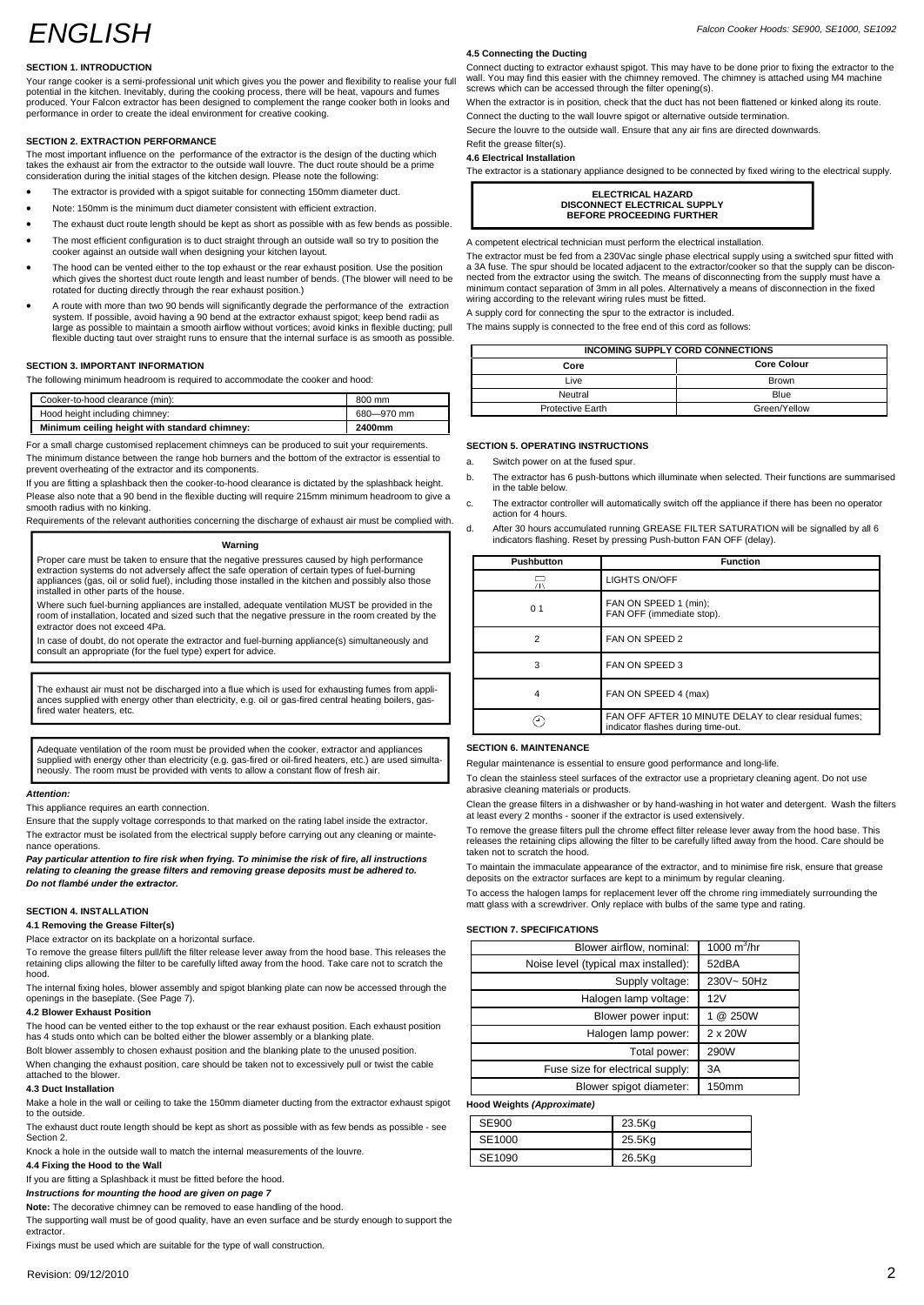# **FRANCAIS**

**SECTION 1. INTRODUCTION**

L'élément le plus important pour une bonne performance de la hotte est le conduit qui évacue l'air vers **SECTION 1. INTRODUCTION**<br>L'élément le plus important pour une bonne performance de la hotte est le conduit qui évacue<br>l'extérieur.Ce conduit doit etre une priorité dès le début de la conception de votre cuisine. L'élément le plus important pour une bonne performance de la l<br>l'extérieur.Ce conduit doit etre une priorité dès le début de la cor<br>**SECTION 2. PERFORMANCE DE L'EXTRACTION** l'exterieur.Ce conduit doit etre une priorite des le début de la conception de votre cuisine.<br>SECTION 2. PERFORMANCE DE L'EXTRACTION<br>L'élément le plus important pour une bonne performance de la hotte est le conduit qui éva

Raccordez le conduit à la grille de ventilation du mur ou à une terminaison extérieure alternative. Raccordez le conduit à la grille de ventilation du mur ou à une terminaison extérieure alternative.<br>Fixez bien la grille de ventilation au mur extérieur. Assurez-vous que les ailettes se dirigent vers le bas. Raccordez le conduit a la grille de ve<br>Fixez bien la grille de ventilation au m<br>Remplacez les filtre(s) à graisse. **4.6 Installation Èlectrique**

# **COUPEZ <sup>L</sup>í…LECTRICIT… AVANT DE CONTINUER**

Líextracteur est un appareil fixe destiné à être branché au secteur par installation électrique fixe. Un<br>technicien électricien compétent doit realises l'installation électrique. L'extracteur est un appareil fixe destiné à être branché au secteur par installation électrique fixe. Un<br>technicien électricien compétent doit realises l'installation électrique.<br>Le ventilateur devra être alimenté avec un

technicien électricien compétent doit realises l'installation électrique.<br>Le ventilateur devra être alimenté avec une prise comprenant un fusible de 3A en monophasé 230V.<br>L'interrupteur devra étre situé à coté du ventilate en verheerder<br>Je fusible devryen different de<br>en vigueur. non un moyen different de couper l'installation électique<br>électrique en vigueur.<br>Un câble pour relier la prise au ventilateur est inclu.

| CODE CONNECTION COULEURS DES DIFFÉRENTS FILS |                     |
|----------------------------------------------|---------------------|
| Faisceau                                     | Couleur de faisceau |
| Conducteur                                   | Marron              |
| Neutre                                       | Bleu                |
| Terre                                        | Vert/Jaune          |

#### **SECTION 5. CONSEILS DE MISE EN ROUTE**

Branchez le fusible

- SECTION 5. CONSEILS DE MISE EN ROUTE<br>a. Branchez le fusible.<br>b. La hotte comporte six boutons-poussoirs qui s'illuminent quand on les enfonce. Leurs fonctions<br>sont résumées sur le tableau ci-dessous. sont résumées sur le tableau ci-dessous.<br>La commande de la hotte coupera automatiquement l'appareil s'il y a un délai de 4 heures de non
- fonctionnement.
- c. La commande de la hotte coupera automatiquement l'appareil s'il y a un délai de 4 heures de non<br>fonctionnement.<br>d. Après 30<sup>41</sup> de fonctionnement, la saturation des filtres à graisse sera signalée par un clignotement<br>de

| <b>Boutons-Poussoirs</b> | <b>Fonction</b>                                                                                           |
|--------------------------|-----------------------------------------------------------------------------------------------------------|
| 믔                        | LUMIÈRE ON/OFF                                                                                            |
| 0 <sub>1</sub>           | VITESSE 1 (min);<br>OFF (ARRÊT IMMÉDIAT).                                                                 |
| $\overline{2}$           | VITESSE 2                                                                                                 |
| 3                        | VITESSE 3                                                                                                 |
| 4                        | VITESSE 4 (max)                                                                                           |
|                          | ARRET APRES 10 MINUTES pour éliminer les dernieres<br>vapeurs - l'indicateur clignote durant l'operation. |

### **SECTION 6. ENTRETIEN**

SECTION 6. ENTRETIEN<br>Un entretien régulier est essentiel pour assurer une bonne performance durable Pour nettoyer les<br>surfaces de l'acier inoxydable de la hotte servez-vous d'un agent de nettoyage de qualité appropriée. Il **Il** faut veiller à avoir une ventilation adéquate de la pièce quand la hotte du fourneau et les<br>Il faut veiller à avoir une ventilation adéquate de la pièce quand la hotte du fourneau et les<br>Il faut veiller à graisse dans

surfaces de l'acier inoxydable de la hotte servez-vous d'un agent de nettoyage de qualité appropriée. Il<br>ne faut pas utiliser des matériels ou des produits de nettoyage abrasifs.<br>Nettoyez les filtres à graisse dans un lave Lavez les filtres tous les 2 mois- plus fréquemment si l'extracteur est en usage fréquent.<br>Pour enlever les filtres à graisse, tirez le levier de filtre et retirez le filtre.

Pour entretenir l'apparence immaculée de la hotte et pour minimiser le risque de feu – assurez-vous que les depôts de graisse sur les surfaces de la hotte soient nettoyé regulierenment.

Pour remplacer les lampes enlever la bague de serrage du verre (levier par un tournevis) et enlever le verre mat. Remplacer avec des lampes **du meme type.**

#### **SECTION 7. SPECIFICATIONS**

| ECTION 7. SPECIFICATIONS                      |               |
|-----------------------------------------------|---------------|
| Souffleur écoulement d'air nominal:           | 1000 $m^3/hr$ |
| Niveau de Bruit (le max typique a installé):  | 52dBA         |
| Voltage électrique:                           | 230V~50Hz     |
| Voltage de la lampe halogène:                 | 12V           |
| Souffleur consommation d'énergie:             | @ 250W        |
| Puissance de la lampe halogène:               | 2 x 20W       |
| Energie Totale:                               | 290W          |
| Fusible recommandé pour l'énergie électrique: | 3A            |
| Diamétre de l'adaptateur du ventilateur:      | 150mm         |

#### **Poids des Hottes (approx)**

| SE900  | 23.5Kg |
|--------|--------|
| SE1000 | 25.5Kg |
| SE1090 | 26.5Kg |

l'extérieur. Ce conduit doit etre une priorité dès le début de la conception de votre cuisine.<br>Veuillez noter les éléments suivants :

- La hotte est fournie avec un adaptateur approprié à fixer au conduit de 150mm de diamètre. A note est fournie avec un adaptateur approprié à fixer au conduit de 150mm de diamètre<br>• A noter: 150mm est le dimètre minimum du conduit permettant une extraction efficace.
- La noter: 150mm est le dimètre minimum du conduit permettant une extraction efficace.<br>Le longeur du conduit d'extraction doit être aussi limiteé que possible avec le moins de coudes
- La longeur du conduit d'extraction doit être aussi limiteé que possible avec le moins de coudes<br>possible
- La configuration la plus efficace est d'évacuer directement par un mur extérieur. Ainsi il est possible.<br>● La configuration la plus efficace est d'évacuer directement par un mur extérieur. Ainsi il est<br>conseillé de placer le fourneau contre un mur extérieur quand on conçoit le plan de la cuisine. La contiguration la plus efficace est d'evacuer directement par un mur exterieur. Ainsi il est<br>conseillé de placer le fourneau contre un mur extérieur quand on conçoit le plan de la cuisine.<br>On peut faire évacuer la fumée
- On peut faire évacuer la fumée par l'orifice supérieur ou par l'orifice arrière. La turbine de ventila-<br>tion devra être pivoté pour la position d'évacuation par l'arrière.
- On peut faire évacuer la tumée par l'ontice supérieur ou par l'ontice arrière.<br>
Un devra être pivoté pour la position d'évacuation par l'arrière.<br>
Un conduit avec plus de 2 coudes a 90° dégradera d'une façon significative système d'extraction. Si possible évitez d'avoir un coude de 90° à la sortie, utilisez des coudes<br>dont les diametres sont aussi grands que possibles pour maintenir un flux d'air continu sans<br>tourbillonnements; évitez des e

| <b>SECTION 3. IMPORTANT INFORMATION</b> |                                                    |            |   |
|-----------------------------------------|----------------------------------------------------|------------|---|
|                                         | Dégagement minimum entre le fourneau et la hotte   | 800 mm     |   |
|                                         | Hauteur de la hotte y compris cheminée:            | 680-970 mm | s |
|                                         | Hauteur requise du plafond avec cheminée standard: | 2400mm     | a |

Pour une petite charge des cheminées adaptées aux besoins du client de rechange peuvent être produites.

Pour une petite charge des cheminées adaptées aux besoins du client de rechange peuvent être pro-<br>duites.<br>La distance minimum enter les brûleurs de la plaque du forneau et le bas de la hotte est essentielle pour <sup>c.</sup><br>empêc

empêcher la surchauffe de la hotte et de ses pièces.<br>Si vous voulez protéger le mur entre le fourneau et la hotte avec une credence veuillez bien noter la d. hauteur minimum de 800mm du tableau ci-dessus.

En cas d'un coude à 90° du conduit il faut respecter un encombrement minimum de 215mm. Cela permettra de courber le conduit sans faire de faux-pli.

**Il faut respecter les normes en vigueur concernant le rejet de <sup>l</sup>íair.**

#### **Attention!**

Attention!<br>Il faut bien veiller à ce que le système d'extraction de haute performance n'affecte pas le bon<br>fonctionnement des autres appareils à combustibles (gaz, fioul, etc...) qu'ils soient dans la cuisine Il faut bien veiller à ce que le système d'ext<br>fonctionnement des autres appareils à com<br>ou dans d'autres parties de la maison. fonctionnement des autres appareils à combustibles (gaz, fioul, etc...) qu'ils soient dans la cuisine<br>ou dans d'autres parties de la maison.<br>Là où sont installés ces appareils à combustibles, IL FAUT prévoir une ventilatio

Là où sont installés ces appareils à combustibles, IL FAUT prévoir une ventilation adéquate qui Là où sont installés ces appareils à comb<br>prend en compte la capacité d'extraction<br>par la hotte ne doit pas excéder 4Pa. prend en compte la capacité d'extraction dela hotte falcon.L'écart entre la ventilation et l'extraction<br>par la hotte ne doit pas excéder 4Pa.<br>En cas de doute ne faites pas functionner la hotte et l'appareil à combustible s

En cas de doute ne faites pas functionner la hotte et l'appareil à combustible simultanément et<br>consultez un expert (du combustible) approprié pour vous bien conseiller.

L'évacuation peut se faire dans un conduit existant à condition que les fluides de ce conduit soient L'évacuation peut se faire dans un conduit existant à condition que les fluides de ce conduit soient<br>produits exclusivement par des appareils électriques. Sont exclus les conduits de chauffage<br>central, de chauffe-eau à gaz

ll faut veiller à avoir une ventilation adéquate de la pièce quand la hotte du fourneau et les<br>appareils à énergie autre que l'électricité (e chauffe-eau à gaz ou à fioul etc) sont en marche<br>simultanément. La pièce doit êt simultanément. La pièce doit être pourvue d'orifices pour permettre une arrivée d'air frais constante.

#### **Attention:**

**Cetention:**<br>Cet appareil doit être mis à la masse. Assurez-vous que le voltage d'alimentation correspond à celui<br>marqué sur l'etiquette de classement à l'interieur de la hotte. Cet appareil doit être mis à la masse. Assurez-vous que le voltage d'alimentation correspond à celui<br>marqué sur l'etiquette de classement à l'interieur de la hotte.<br>La hotte devra être mise hors tension avant de faire des

marque sur l'etiquette de classement a l'interieur de la notte.<br>La hotte devra être mise hors tension avant de faire des opérations de nettoyage ou d'entretien. SE<br>Il faut absolument faire attention au risque d le risque de feu, tous les conseils concernant le nettoyage des filtres à graisse doivent être<br>respectés.

**Ne pas approcher de flamme sous la hotte.**

# **SECTION 4. INSTALLATION**

# **4.1 <sup>D</sup>Èmontage des filtres ‡ graisse**

Mettez la plaque arrière sur une surface horizontale.

Pour enlever les filtres à graisse, tirez le levier de filtre et retirez le filtre.

Mettez la plaque arnere sur une surrace norizontale.<br>Pour enlever les filtres à graisse, tirez le levier de filtre et retirez le filtre.<br>Les trous de fixation interne, le ventilateur et la plaque d'obturation sont accessib La plaque arrière. (Page 7).<br>4.2 Position du ventilateur.<br>La hotte peut être ventileé soit par la position d'échappement supérieur soit pas la position d'échappe-

#### **4.2 Position du ventilateur.**

4.2 Position du ventilateur.<br>La hotte peut être ventileé soit par la position d'échappement supérieur soit pas la position d'échappe-<br>ment arrière. Chaque position d'échappement a quatre goujons auxquels on peut positionn montage ventilateur soit une plaque. ment arrière. Chaque position d'échappement a quatre goujons auxquels on peut positionner soit le<br>montage ventilateur soit une plaque.<br>Positionner le ventilateur à la position d'échappement désirée et la plaque à la posit

montage ventilateur soit une plaque.<br>Positionner le ventilateur à la position d'échappement désirée et la plaque à la position non utilisée.<br>En changeant la position d'échappement il faut faire attention de ne pas tirer ou Faites un trou dans le mur ou le plafond par lequel on peut faire passer le conduit de 150mm de diamè-<br>
4.3 Installation du conduit<br>
Faites un trou dans le mur ou le plafond par lequel on peut faire passer le conduit de 15

# **4.3 Installation du conduit**

tre de la hotte à l'extérieur. Faites un trou dans le mur ou le plafond par lequel on peut faire passer le conduit de 150mm de diamè-<br>tre de la hotte à l'extérieur.<br>La longueur du conduit devra être limitée au plus court possible avec le moins de coudes

section<sub>2</sub>. La longueur du conduit devra être limitée au plus court possible avec le moins de coudes possible – voi<br>section 2.<br>Faites un trou dans le mur extérieur correspondant aux mesures internes de la grille de ventilation.

Faites un trou dans le mur extérieur correspondant aux mesures internes de la grille de ventilation<br>4.4 Comment fixer la hotte contre le mur<br>Si vous fixez une credence elle doit être installée avant la hotte.

**4.4 Comment fixer la hotte contre le mur**

Des instructions pour monter la hotte sont données à la page 7.

**<sup>A</sup> noter:** La partie <sup>d</sup>*Ècorative de la hotte peut Ítre enlevÈe pour faciliter la manoeuvre de la hotte.* Le mur recevant l'appareil devra être de bonne qualité avec une surface plane et être suffisamment solide pour supporter la hotte.

Les fixations appropriées à la nature de la construction du mur devront être utilisées.

#### **4.5 Comment raccorder le conduit**

Fixez le conduit à l'adaptateur. Il se peut qu'on soit obligé de le faire avant de fixer le ventilateur contre 4**.5 Comment raccorder le conduit**<br>Fixez le conduit à l'adaptateur. Il se peut qu'on soit obligé de le faire avant de fixer le ventilateur contre<br>le mur. Il est conseillé d'enlever la partie décorative avant cette manœuvre en utilisant des vis machine M4 qui peuvent être accédés par la/les ouverture(s) à filtre.<br>Quand le ventilateur est en place, vérifiez que le conduit ne soit pas aplati ou entortillé sur son parcours.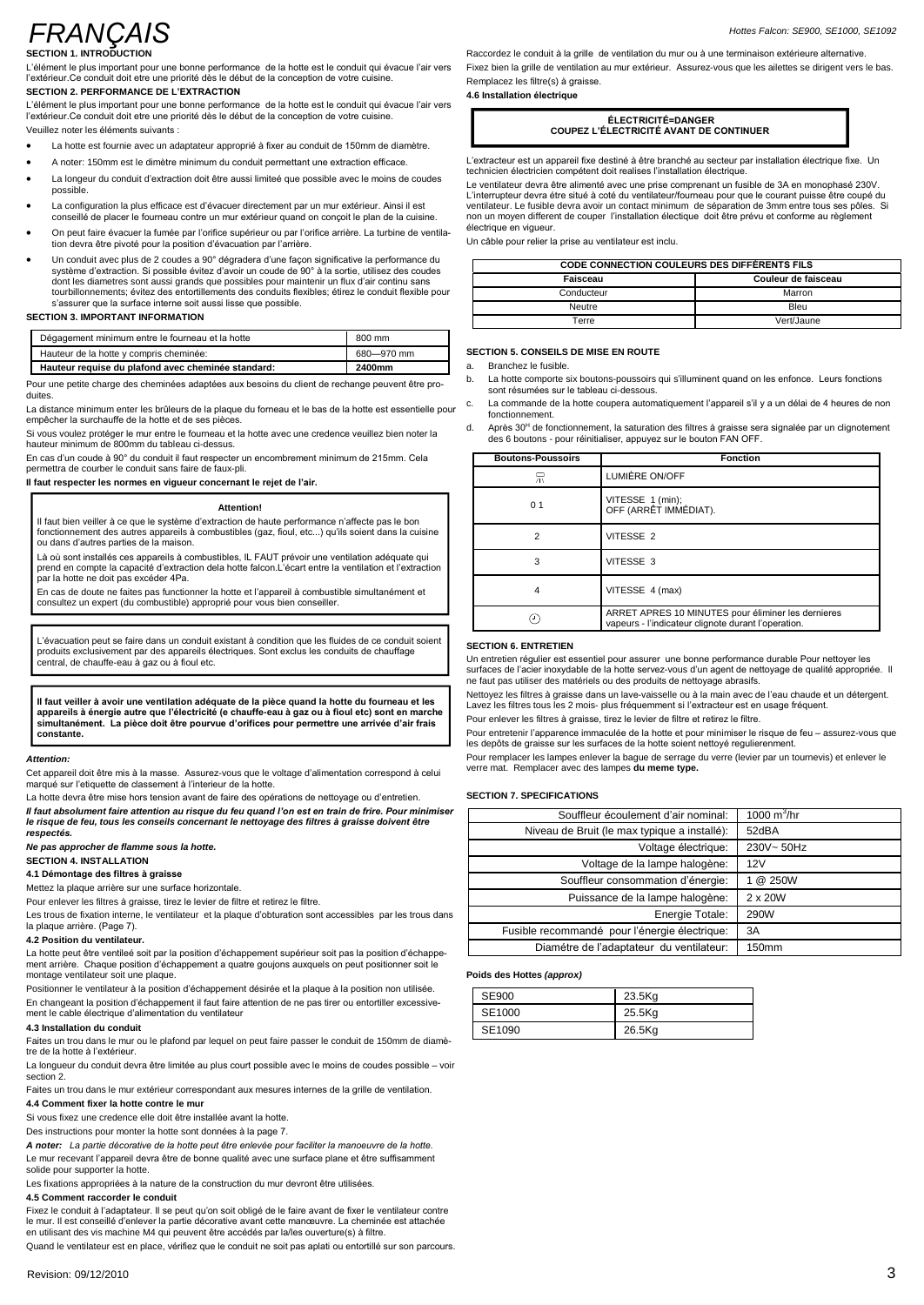# **DEUTSCHE**

# **ABSCHNITT 1. EINLEITUNG**

ABSCHNITT 1. EINLEITUNG<br>Ihr Herd ist ein semi-professionelles Gerät. Dies gibt Ihnen die Möglichkeit und Flexibilität, in der Küche<br>Ihr volles Potenzial zu entfalten. Während des Kochvorgangs entwickeln sich zwangsläufig H

# **ABSCHNITT 2. ABSAUGLEISTUNG**

**ABSCHNITT 2. ABSAUGLEISTUNG**<br>Den wichtigsten Einfluss auf die Leistung der Dunstabzugshaube hat das Design des Abluftschachts,<br>welcher die abgesaugte Luft vom Dunstabzug zum Luftgitter in der Außenwand transportiert. Die Den wichtigsten Einfluss auf die Leistung der Dunstabzugshaube hat das Design des Abluftscha<br>welcher die abgesaugte Luft vom Dunstabzug zum Luftgitter in der Außenwand transportiert. Die<br>Ausrichtung des Abluftschachts soll Küchenplanung sein.<br>Bitte beachten Sie:

- Die Dunstabzugshaube ist mit einem Abluftstutzen für den Anschluss eines Schachtes mit 150 mm Durchmesser versehen.
- His Due Dunstabzugshaube ist mit einem Abluttstutzen für den Anschluss eines Schachtes mit 150 mm<br>Durchmesser versehen.<br>Hinweis: 150 mm sind der minimale Durchmesser des Schachtes für einen durchgehend effizienten Abzug.<br>A ontin weis: 150 mm sind der minimale Durchmesser des Schachtes für einen durchgenend eπizienten<br>Abzug.<br>Die Länge des Abluftschachts sollte möglichst kurz und mit wenigen Biegungen versehen sein.
- . .........<br>Die Länge des Abluftschachts sollte möglichst kurz und mit wenigen Biegungen versehen sein.<br>Die effizienteste Anordnung ist, den Schacht geradewegs durch eine Außenwand zu ziehen.
- Die effizienteste Anordnung ist, den Schacht geradewegs durch eine Außenwand zu ziehen.<br>Versuchen Sie also den Herd bei der Planung Ihrer Küche an einer Außenwand zu platzieren.
- Die effizienteste Anordnung ist, den Schacht geradewegs durch eine Aulsenwand zu zienen. Die Fersuchen Sie also den Herd bei der Planung Ihrer Küche an einer Außenwand zu platzieren. Die F<br>Die Haube kann entweder durch de ■ Die Haube kann entweder durch den oberen oder den hinteren Abluftausgang b<br>Benutzen Sie den Ausgang, der den kürzesten Schacht und die wenigsten Böge<br>Gebläse muss bei Auswahl des hinteren Abluftausgangs gedreht werden.)
- Benutzen Sie den Ausgang, der den kürzesten Schacht und die wenigsten Bögen ermöglicht. (Das<br>Gebläse muss bei Auswahl des hinteren Abluftausgangs gedreht werden.)<br>Ein Verlauf mit mehr als zwei 90°-Bögen wird die Leistung d Gebiase muss bei Auswahl des hinteren Abluttausgangs gedreht werden.)<br>Ein Verlauf mit mehr als zwei 90°-Bögen wird die Leistung des Abluftsystems deutlich vermindern.<br>Wenn möglich, vermeiden Sie einen 90°-Bogen am Ablufts Wenn möglich, vermeiden Sie einen 90°-Bogen am Abluftstutzen der Dunstabzugshaube. Halten<br>Sie die Radien der Bögen so groß wie möglich, um einen glatten Luftzug ohne Wirbel zu<br>gewährleisten. Vermeiden Sie Knicke in flexibl

# **ABSCHNITT 3. WICHTIGE INFORMATIONEN**

gerade Strecken, um eine moglichst glatte Innenflache sicherzustellen.<br>**ABSCHNITT 3. WICHTIGE INFORMATIONEN**<br>Die folgende Mindestbauhöhe ist notwendig, um genügend Platz für den Herd und die Haube zu<br>gewährleisten.

| Mindestdeckenhöhe bei Standardkamin:   | 2400mm     |
|----------------------------------------|------------|
| Haubenhöhe inkl. Kamin:                | 680-970 mm |
| Abstand zwischen Herd und Haube (min): | 800 mm     |

Gegen eine kleine Gebühr können individuelle Ersatzkamine Ihren Anforderungen entsprechend angefertigt werden.

Der Mindestabstand zwischen Kochstelle und Dunstabzugshaube ist notwendig, um ein Überhitzen der Dunstabzugshaube und ihrer Komponenten zu vermeiden.

Wenn Sie einen Spritzschutz anbringen, wird der Abstand zwischen Herd und Haube von dem<br>Spritzschutz ohne Flansche vorgegeben.<br>Bitte beachten Sie außerdem, dass ein 90°-Bogen im flexiblen Schacht eine Mindestbauhöhe von 21 Bitte beachten Sie außerdem, dass ein 90°-Bogen im flexiblen Schacht eine Mindestbauhöhe von 215 mm benötigt, um einen glatten Radius ohne Knicke zu erhalten.

Anforderungen der einschlägigen Behörden bezüglich Abgabe von Abluft müssen eingehalten werden.

#### **Achtung**

Achten Sie besonders gründlich darauf, dass sich der durch Hochleistungs-Abluftsysteme **Achtung**<br>Achten Sie besonders gründlich darauf, dass sich der durch Hochleistungs-Abluftsysteme<br>entstehende Unterdruck nicht nachteilig auf die sicher Benutzung bestimmter Typen von Geräten<br>mit Brennstoffbefeuerung (Gas, mit Brennstoffbefeuerung (Gas, Öl oder feste Brennstoffe) auswirkt. Dies gilt für solche Geräte, die<br>In Räumen mit derartigen Geräten MUSS eine angemessene Belüftung gewährleistet werden, die<br>durch Position und Größe den d

durch Position und Größe den durch die Dunstabzugshaube im Raum entstehenden Unterdruck<br>unter 4 Pa hält.<br>Im Zweifelsfall die Dunstabzugshaube und Geräte mit Brennstoffbefeuerung nicht gleichzeitig<br>betreiben und einen fachk

Die abgesaugte Luft darf nicht in einen Kaminschacht entlüftet werden, der für die Aufnahme von<br>Dämpfen aus nicht elektrisch betriebenen Geräten, z. B. öl- oder gasbetriebene Zentralheizungskessel, gasbetriebene Wassererhitzer, etc. verwendet wird.

Eine angemessene Bel¸ftung des Raumes muss gew‰hrleistet werden, wenn der Herd, die Dunstabzugshaube sowie nicht elektrisch betriebene Ger‰te (z. B. Gas- oder ÷lherde, etc.) genutzt werden. Der Raum muss genutztet werden, werden, der Ferring aus Dunstabzugshaube sowie nicht elektrisch betriebene Geräte (z. B. Gas- oder Ölherde, etc.) gleichzeitig genutzt werden. Der Raum muss über Lüftungsschlitze verfügen, die eine konstante Frischluftzufuhr ermöglichen.

Dieses Gerät benötigt einen Erdanschluss.

Stellen Sie sicher, dass die Versorgungsspannung mit dem Nennwert übereinstimmt, der sich auf dem Aufkleber an der Innenseite derDunstabzugshaube befindet.

Aufkleber an der Innenseite der Dunstabzugshaube befindet.<br>Die Dunstabzugshaube muss von der Stromversorgung getrennt sein, bevor Reinigungs- oder<br>Wartungsarbeiten durchgeführt werden können.

**Beim Braten ist das Brandrisiko besonders zu beachten. Um das Risiko eines Brandes zu** Wartungsarbeiten durchgeführt werden können.<br>Beim Braten ist das Brandrisiko besonders zu beachten. Um das Risiko eines Brandes zu<br>minimieren, müssen alle Anweisungen bezüglich Reinigung der Fettfilter und Entfernen der **Fettablagerungen beachtet werden.**

**Flambieren Sie nicht unter der Dunstabzugshaube.**

# **ABSCHNITT 4. MONTAGE**

**4.1 Entfernen der Fettfilter**

Die Dunstabzugshaube auf einer waagerechten Oberfläche auf ihre Rückwand legen.

Um die Fettfilter zu entfernen, den Griff zur Filterfreigabe vom Boden der Haube wegziehen/anheben. Die Dunstabzugshaube auf einer waagerechten Oberfläche auf ihre Rückwand legen. aasten dat die Fettfilter zu entfernen, den Griff zur Filterfreigabe vom Boden der Haube wegziehen/anheben. Mir Auf diese Weise werden die Sic

Die inneren Montagelöcher, die Gebläsegruppe und die Abdeckplatte des Abluftstutzens können nun durch die Öffnungen in der Grundplatte erreicht werden (siehe Seite 7).<br>4.2 Gebläseabzugposition

durch die Offnungen in der Grundplatte erreicht werden (siene Seite 7).<br>4.2 Gebläseabzugposition<br>Die Haube kann entweder durch den oberen oder den hinteren Abluftausgang belüftet werden. Jeder Michael Gebl‰<br>Abluftausgang angeschraubt werden kann. Abluftausgang besitzt 4 Gewindebolzen, an denen entweder die Gebläsegruppe oder eine Abdeckplatte<br>angeschraubt werden kann.<br>Bringen Sie die Gebläsegruppe am ausgewählten Abluftausgang und die Abdeckplatte am ungenutzten

Ausgang an.

Bei Änderung des Abluftausgangs sollte darauf geachtet werden, das am Gebläse befindliche Kabel nicht zu stark zu ziehen oder zu verdrehen.

# **4.3 Schachtmontage**

4**.3 Schachtmontage**<br>Bringen Sie ein Loch in Wand oder Decke ein, um den Schacht mit 150 mm Durchmesser vom <br>Abluftstutzen der Dunstabzugshaube nach außen zu leiten. Abluftstutzen der Dunstabzugshaube nach außen zu leiten.<br>Die Länge des Abluftschachts sollte möglichst kurz und mit wenigen Biegungen versehen sein – siehe

Abschnitt 2.

Schlagen Sie ein Loch in die Außenwand, das den inneren Maßen des Luftgitters entspricht.

Wenn ein Spritzschutz angebracht werden soll, muss dies vor dem Einbau der Haube geschehen. **Die Anleitung zur Montage der Haube finden Sie in Seite 7.**

Hinweis: Der dekorative Kamin kann zur einfacheren Handhabung der Haube entfernt werden. Die gewählte Wand muss von guter Qualität sein, eine ebene Oberfläche haben und stabil genug sein, um die Dunstabzugshaube zu halten.

Es müssen für den jeweiligen Wandtyp geeignete Befestigungselemente benutzt werden.

#### **4.5 Abluftschachtanschluss**

Den Schacht mit dem Abluftstutzen der Dunstabzugshaube verbinden. Dies muss vielleicht vor dem **4.5 Abluftschachtanschluss**<br>Den Schacht mit dem Abluftstutzen der Dunstabzugshaube verbinden. Dies muss vielleicht vor dem<br>Anbringen der Dunstabzugshaube an der Wand durchgeführt werden. Dies fällt mit entferntem Kamin<br>l erreicht werden. leichter. Der Kamin ist mit M4-Maschinenschrauben befestigt und kann durch die Filteröffnung(en)<br>erreicht werden.<br>Nach Ausrichtung der Dunstabzugshaube sicherstellen, dass der Schacht auf ganzer Länge weder

Nach Ausrichtung der Dunstabzugshaube sicherstellen, dass der Schacht auf ganzer Länge weder<br>flachgedrückt noch geknickt wurde.

Den Schacht mit dem Stutzen des Wandluftgitters oder alternativen Außenanschlüssen verbinden. Das Luftgitter an der Außenwand befestigen. Sicherstellen, dass die Belüfter nach unten ausgerichtet

sind. Die Fettfilter wieder anbringen.

**4.6 Elektroinstallation**

| <b>pinstallation</b>                                 |  |
|------------------------------------------------------|--|
| <b>GEFÄHRLICHE ELEKTRISCHE SPANNUNG</b>              |  |
| VOR DEM WEITEREN VERFAHRENSTROMVERSORGUNG ABSCHALTEN |  |

VOR DEM WEITEREN VERFAHRENSTROMVERSORGUNG ABSCHALTEN<br>Die Dunstabzugshaube ist ein ortsgebundenes Gerät, das mit einer festen Verkabelung an die Stromversorgung angeschlossen wird. Ein kompetenter Elektrotechniker muss die Elektroinstallation vornehmen.

Stromversorgung angeschlossen wird. Ein kompetenter Elektrotechniker muss die Elektroinstallation<br>Oie Dunstabzugshaube muss mit einer einphasigen Stromversorgung von 230-Volt-Wechselstrom über<br>eine eigene, geschaltete Leis

Dunstabzugshaube durch Betätigung des Schalters unterbrochen werden kann. Der Schalter zum<br>Abschalten der Versorgung muss eine Kontakttrennung von mindestens 3 mm an allen Polen haben.<br>Alternativ muss ein Schalter gemäß d Verkabelung eingebaut werden.

Eine Zuleitung zum Anschluss der Stichleitung an die Dunstabzugshaube ist im Lieferumfang enthalten. Die Hauptversorgung wird wie folgt an das freie Ende dieser Zuleitung angeschlossen:

|                  | <b>EINGEHENDE KABELVERBINDUNGEN</b> |
|------------------|-------------------------------------|
| Spannungsführend | Braun                               |
| Nullleiter       | Blau                                |
| Schutzerde       | Grün/gelb                           |

### **ABSCHNITT 5. GEBRAUCHSANLEITUNG**

Einschalten der Stromversorgung an der Stichleitung mit Sicherung.

Die Dunstabzugshaube hat 6 Tasten, die bei Auswahl aufleuchten. Ihre Funktionen werden in der unten<br>stehenden Tabelle zusammengefasst.<br>Der Dunstabzugsregler schaltet das Gerät automatisch aus, wenn 4 Stunden lang keine Bet stehenden Tabelle zusammengefasst.

erfolgt.

erfolgt.<br>Nach 30 Betriebsstunden wird durch alle 6 blinkenden Lampen FETTFILTER WECHSELN signalisiert.<br>Zurückstellen durch Drücken der GEBLÄSE AUS-Taste (Verzögerung).

| <b>Drucktaste</b> | <b>Funktion</b>                                                                                                            |
|-------------------|----------------------------------------------------------------------------------------------------------------------------|
| ▭<br>氘            | LEUCHTEN EIN / AUS                                                                                                         |
| 0 <sub>1</sub>    | GEBLÄSE EIN, STUFE 1 (min.);<br>GEBLÄSE AUS (sofortiger Stopp).                                                            |
| 2                 | <b>GEBLÄSE EIN. STUFE 2</b>                                                                                                |
| 3                 | <b>GEBLÄSE EIN. STUFE 3</b>                                                                                                |
| 4                 | GEBLÄSE EIN, STUFE 4 (max.)                                                                                                |
|                   | GEBLÄSE AUS MIT 10 MINUTEN VERZÖGERUNG zum<br>Absaugen der restlichen Dämpfe; Anzeige blinkt, während die<br>Zeit abläuft. |

# **ABSCHNITT 6. WARTUNG**

**ABSCHNITT 6. WARTUNG**<br>Regelmäßige Wartung ist unumgänglich, um eine gute Leistung und ein langes Leben zu gewährleisten. ABSCHNITT 6. WARTUNG<br>Regelmäßige Wartung ist unumgänglich, um eine gute Leistung und ein langes Leben zu gewährleis<br>Zur Reinigung der Edelstahloberflächen der Dunstabzugshaube ein geeignetes Reinigungsmittel verwenden. Keine scheuernden Reinigungsmaterialien oder -produkte verwenden.

Zur Reinigung der Edelstahloberflächen der Dunstabzugshaube ein geeignetes Reinigungsmittel<br>verwenden. Keine scheuernden Reinigungsmaterialien oder -produkte verwenden.<br>Reinigung des Fettfilters in einer Geschirrspülmasch benutzt wird.

Um die Fettfilter zu entfernen, den Griff zur Freigabe des Chromeffektfilters vom Boden der Haube benutzt wird.<br>Um die Fettfilter zu entfernen, den Griff zur Freigabe des Chromeffektfilters vom Boden der Haube<br>wegziehen/anheben. Auf diese Weise werden die Sicherungsclips gelöst und der Filter kann vorsichtig<br>aus der Ha

aus der Haube entnommen werden. Darauf achten, die Haube nicht zu verkratzen.<br>Für einen einwandfreien Zustand der Dunstabzugshaube und ein minimales Brandrisiko sicherstellen,<br>dass Fettablagerungen auf der Dunstabzugsoberf

Minimum gehalten werden.<br>Um die Halogenlampen zu wechseln, den Chromring direkt an der matten Glasscheibe mit einem<br>Schraubendreher abhebeln. Nur mit Glühlampen desselben Typs und mit gleicher Nennleistung Schraubendreher abhebeln. Nur mit Glühlampen desselben Typs und mit gleicher Nennleistung austauschen.

#### **ABSCHNITT 7. TECHNISCHE DATEN**

| austauschen.                                |                |
|---------------------------------------------|----------------|
| <b>ABSCHNITT 7. TECHNISCHE DATEN</b>        |                |
| Gebläseluftzug, nominal                     | 1000 $m^3$ /hr |
| Geräuschpegel (Typisches Max. installiert): | 52dBA          |
| Versorgungsspannung:                        | 230V~50Hz      |
| Halogenlampenspannung:                      | 12V            |
| Gebläseleistungseingang:                    | @ 250W         |
| Halogenlampenleistung:                      | $2 \times 20W$ |
| Gesamtleistung:                             | 290W           |
| Sicherungsgröße für elektrische Versorgung: | 3A             |
| Durchmesser Gebläsestutzen:                 | 150mm          |
|                                             |                |

#### **Haubengewichte (ungef***‰hre)***:**

| SE900  | $-11$<br>20.OKG    | 1092 | 5K <sub>0</sub><br>ጋፎ |
|--------|--------------------|------|-----------------------|
| SE1000 | 25.5Kg<br>つら<br>۰. |      |                       |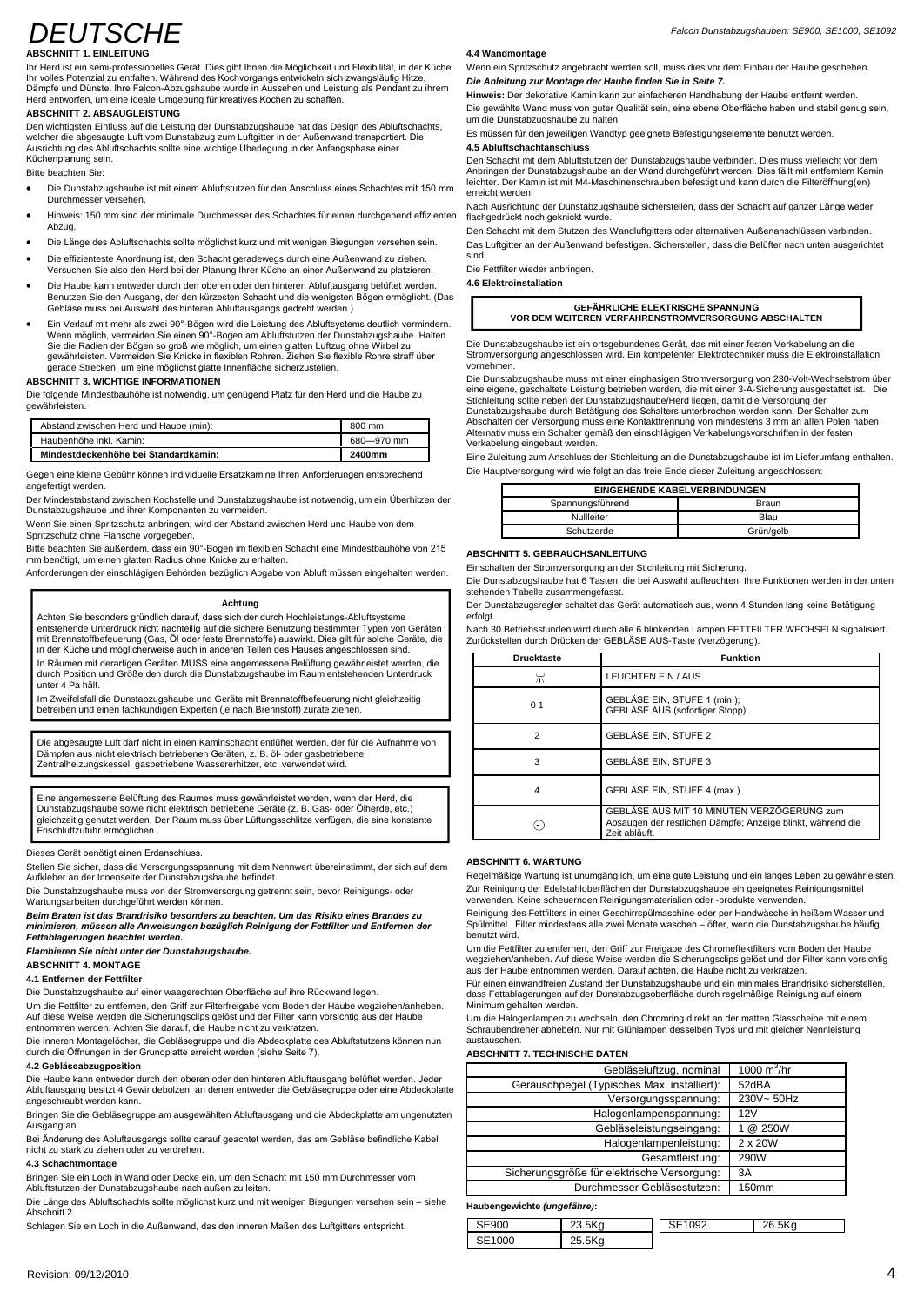# **NEDERI ANDS**

#### **Hoofdstuk 1. Inleiding**

Uw fornuis is een semi-professioneel apparaat. U kunt hierop de meest verfijnde erechten bereiden. Het is onvermijdelijk, dat er tijdens hetkoken hitte ontstaat en er dampen en geuren vrijkomen. Uw Falcon afzuigkap is ontworpen om qua uitvoering en prestatie uw fornuis te completeren. Deze combinatie maakt koken voor u tot een dagelijks terugkerend feest.

#### **Hoofdstuk 2. Eigenschappen**

Het belangrijkste punt om de damp naar buiten af te voeren is een degelijk afvoerkanaal. Bij het ontwerp van de keuken moet hier terdege rekening mee worden gehouden.

Let <sup>u</sup> a.u.b. op de navolgende punten.

- De afzuigkap heeft een manchet voor de aansluiting van een <sup>150</sup> mm afvoerslang.
- De afvoerslang moet zo kort mogelijk zijn met zo min mogelijk bochten.
- U krijgt de meest efficiente afzuiging, als het fornuis met de afzuigkap erboven tegen een
- buitenmuur staat en de afvoer direct door de buitenmuur loopt.
- De afzuigkap kap kan aan de bovenzijde of aan de achterzijde worden aangesloten
- op de afvoerslang. Gebruik de aansluiting die zonder te veel bochten, direct naar buiten loopt en derhalve voor het beste afzuigresultaat zorgt.
- Een afvoerslang metmeer dan twee bochten van 90 graden zal de afzuiging aanzienlijk verminderen. Zo weinig mogelijk bochten is bepalend voor een goede afzuiging in uw keuken.
- **SECTION 3. BELANGRIJKE INFORMATIE**

Minimum hoogtes afzuigkap t.o.v. het fornuis:

| Minimale hoogte bovenzijde fornuis tot onderzijde afzuigkap | 800 mm     |
|-------------------------------------------------------------|------------|
| Afzuigkap hoogte met standaard schacht                      | 680-970 mm |
| Minimum plafond hoogte voor afzuigkap met standaard schacht | 2400mm     |

Het is belangrijk om niet af te wijken van de minimum afstand tussen bovenzijde fornuis en onderzijde afzuigkap, daar anders oververhitting van de afzuigkap en zelfs hetin de brand vliegen er van het gevolg zou kunnen zijn.

Indien u een achterwand (fit eerste) boven het fornuis monteert, dan heeft u automatisch de afstand tussen fornuis en afzuigkap.

Een glad bocht van <sup>90</sup>° in een 150mm afvoerslang moet een minimum klaring van 215mm

#### **Waarchuwing**

Als er in de keuken zowel de afzuigkap als apparaten, die niet op elektriciteit (b.v. gasapparaten ) worden gebruikt, dan moet ervoor worden gezorgd, dat de keuken voldoende geventileerd wordt. Indien er in de keuken onvoldoende schone lucht wordt aangevoerd, dat moet er extra ventilatie worden aangebracht.

Raadpleeg bij twijfel en/of vragen een specialist.

De afzuigkap mag niet worden aangesloten op afvoerkanalen van verbrandings apparaten, bv geijsers, boilers en<br>geijsers, boilers en centrale verwarmings installaties, etc. etc.

Zorg voor een luchttoevoer die even groot is als de hoeveelheid afgevoerde lucht. Dit is extra belangrijk indien er in het zelfde vertrek ook een ander verbrandings apparaat b.v. een geijser aanwezig is.

Raadpleeg bij twijfel en/of vragen over dit onderwerp uw gasbedrijf.

#### **Belangrijk:**

De afzuigkap moet geaard zijn.<br>Let erop dat de netspanning correspondeert met de spanning die aangegeven is op het plaatje aan de binnenkant van de afzuigkap.

Voor het schoonmaken, of onderhoudswerkzaamheden, moet de afzuigkap uitgeschakeld worden door de stekker uit het stopcontact te halen of de hoofdschakelaar uit te zetten.

**Houd bij bakken of frituren altijd de pan goed in de gaten, oververhitte olie is licht ontvlambaar. Flambeer nooit onder de afzuigkap.**

**Hoofdstuk 4. Installatie**

### **4.1 Het verwijderen van de vetfilter(s)**

Leg de afzuigkap met de achterkant op een horizontaal oppervlak.

Verwijder de vetfilters dmv het oplichten van de hendel aan de afzuigkap. Haal de filters voorzichtig uit de afzuigkap, zonder de kap te beschadigen.

U kunt nu bij de interne ophanging en de afvoeraansluiting is ook bereikbaar (zie Pagina 7).

# **4.2 Afvoer Aansluiting**

De afzuigkap kan naar keuze aan de bovenzijde of aan de achterzijde worden aangesloten. Beide aansluitingen hebben 4 tapeinden, waar u de afvoerslang of de afdekplaat aan kunt bevestigen. Bevestig de afvoerslang aan de door u benodigde aansluiting en bevestig op de andere aansluiting de afdekplaat.

Let erop, dat u bij het verwisselen van de afdekplaat, de stroomkabel niet beschadigt.

### **4.3 Installeren Afvoer**

Maak een gat in de muur of plafond en voer de 150mm afvoerslang van de afzuigkapmanchet naar buiten.

Houd de lengte van de afvoer zo kort mogelijk, met zo min mogelijk bochten (zie hoofdstuk 2).

# Maak een passend gat in de buitenmuur.

**4.4 Montage Afzuigkap**

Indien u een achterwand gebruikt, dan moet u deze voor u de afzuigkap ophangt monteren. **Voor montage instructies zie pagina 7.**

**Let op:** de decoratieve schacht kan verwijderd worden. De afzuigkap is dan beter hanteerbaar. Overtuig u dat de muur glad en sterk genoeg is om de afzuigkap aan op te hangen.

# Gebruik de juiste bouten om de afzuigkap op te hangen.

**4.5 Montage van de Afvoer**

Bevestig de afvoerslang aan de manchet op de afzuigkap. Bij aansluiting aan de achterzijde van de afzuigkap voor ophanging eerst de afvoerslang bevestigen.

Gebruik de M4 schroeven om de schacht te verwijderen/ op hangen. Via de filteropening (en) kunt u er makkelijk bij.

Let erop dat er geen knik in de afvoerslang zit als de afzuigkap aan de muur hangt.

Bevestig de afvoerslang aan het muurrooster.

Indien de afvoerslang aan een rooster is bevestigd,dient de luchtstroom naar beneden te blazen.

#### **Verwijder bij kortssluiting of stroomstoring eerst de stekker, alvorens verder te gaan.**

Sluit de afzuigkap aan op de netspanning met een 2 polige stekker met randaarde. De afzuigkap wordt geleverd met aansluitsnoer zonder stekker.

| <b>Elektrische Aansluitingen</b> |              |  |
|----------------------------------|--------------|--|
| Live                             | <b>Bruin</b> |  |
| Neutraal                         | Blauw        |  |
| Aarde                            | Groen/Geel   |  |

#### **Hoofdstuk 5. Gebruiksaanwijzing**

Zet de afzuigkap aan via het bedieningspaneel.

De afzuigkap heeft zes drukknoppen. De knop is verlicht als hij is ingeschakeld. Zie onderstaande tabel voor de diverse functies.

Indien de afzuigkap vier uur on-onderbroken is ingeschakeld, dan schakelt hij automatisch uit. Na 30 uur gebruik moet het vetfilter worden gereinigd. U wordt hierop opmerkzaam gemaakt doordat alle zes de lampjes knipperen. U kunt ze uitschakelen door op de ventilator-timer knop te drukken. **Hoofdstuk 6. Onderhoud**

| Drukknop       | <b>Functie</b>                                                                                        |
|----------------|-------------------------------------------------------------------------------------------------------|
| Л١             | Verlichting Aan/Uit                                                                                   |
| 0 <sub>1</sub> | Motor Aan Stand 1 (min),<br>Motor Uit.                                                                |
| 2              | Motor Aan Stand 2                                                                                     |
| 3              | Motor Aan Stand 3                                                                                     |
| 4              | Motor Aan Stand 4 (max)                                                                               |
|                | Motor uit, stopt na 10 minuten om rest dampen af te zuigen, de<br>indicator knippert tijdens werking. |

Regelmatig onderhoud bevordert het gebruik en levensduur van de afzuigkap.

Gebruik een huishoudelijk schoonmaakmiddel om de afzuigkap schoon te maken. Gebruik geen schuurmiddelen.

U kunt de filters in de vaatwasser reinigen, of met de hand in warm water met een schoonmaakmiddel. Maak de filters minimaal eens per 2 maanden schoon, of eerder indien de afzuigkap erg intensief wordt gebruikt.

De filters een voor een verwijderen door ze meteen hand te ondersteunen en de afsluithendel los te maken.

Teneinde uw afzuigkap in goede staat te houden en brandgevaar te vermijden. Verwijder dan vetresten van de buitenkant van uw afzuigkap.

Om de lampen te vervangen verwijder de chroom ring onmiddellijk rond de glas door hem op te tillen met een schroevedraaier en vervijder het glas. Alleen vervangen met lampen van hetzelfde type.

#### **Hoofdstuk 7. Specificaties**

| Afzuigcapaciteit (nominale):             | $1000 \text{ m}^3/\text{hr}$ |
|------------------------------------------|------------------------------|
| Geluidsnivo (Typisch max. installeerde): | 52dBA                        |
| Elektrische aansluiting:                 | 230V~50Hz                    |
| Halogeen lamp voltage:                   | 12V                          |
| Motor:                                   | @ 250W                       |
| Halogeen lamp verlichting:               | 2 x 20W                      |
| Totale elektrische aansluiting:          | 290W                         |
| Zekering:                                | 3A                           |
| Afvoer diameter:                         | <b>150mm</b>                 |

#### **Gewicht Afzuigkap (ongeveer):**

| <b>SE900</b> | 23.5Kg |
|--------------|--------|
| SE1000       | 25.5Kg |
| SE1090       | 26.5Kg |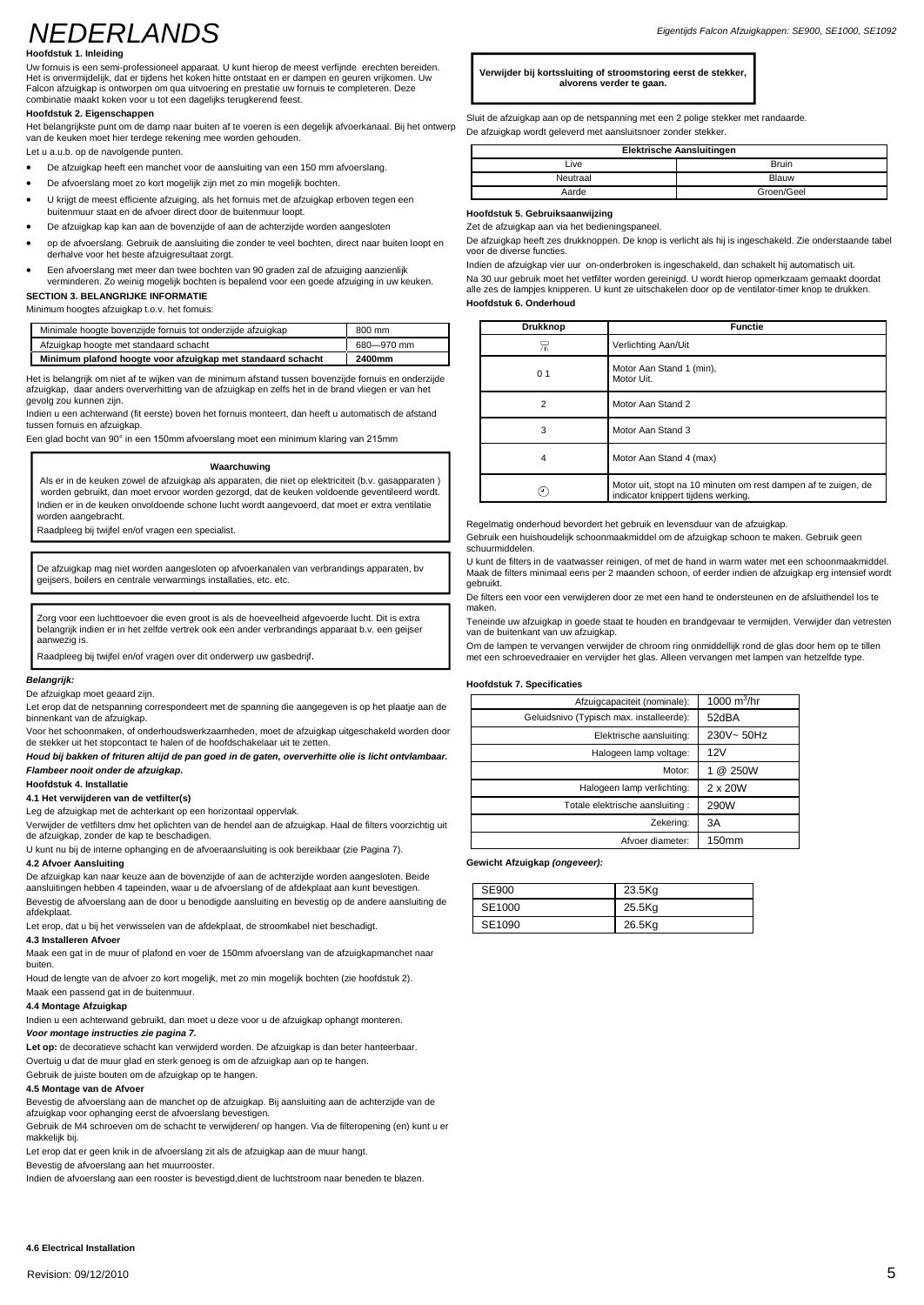# SVENSK

#### **DEL 1. INLEDNING**

DEL 1. INLEDNING<br>Range-spisen är en halvprofessionell enhet som ger dig möjlighet att förverkliga din fulla potential i köket.<br>Under matagningen kommer oundvikligen värme, ånga och os att bildas. Falcon-fläkten är utformad **Examplestera Range-spisen, både när det gäller utseende och prestanda, för att åstadkomma den idealiska miljön för kreativ matlagning.<br>
<b>DEL 2. LITSUGNINGSFÖRMÅGA** 

mijon for kreativ mattagning.<br>DEL 2. UTSUGNINGSFÖRMÅGA<br>Den faktor som har störst inverkan på fläktens prestanda är utformningen av trumman som för utsugsluften<br>från fläkten till ventilationsgallret på ytterväggen. Dragning Den faktor som har störst inverkan på fläktens prestanda är utformningen av trum<br>från fläkten till ventilationsgallret på ytterväggen. Dragningen av trumman ska vara<br>övervägandena under de första stegen när köket planeras. tran tläkten till ventilationsgallret på ytterväggen. Dragningen av trumman ska vara ett av de<br>övervägandena under de första stegen när köket planeras. Tänk på följande:<br>● Fläkten har en muff som passar anslutnin

- Fläkten har en muff som passar anslutning till en kanal med 150 mm diameter.<br>Obs: 150 mm är den minsta kanaldiameter som ger effektiv utsugningsförmåga.
- 
- Obs: 150 mm är den minsta kanaldiameter som ger effektiv utsugningsförmåga.<br>● Otloppskanalens längd ska vara så kort som möjligt och med så få böjar som möjligt.
- måste<br>Fläktiv (mest effektivt år att dra trumman rakt genom en yttervägg, så försök placera spisen mot en yttervägg<br>Mest effektivt är att dra trumman rakt genom en yttervägg, så försök placera spisen mot en yttervägg ska p Mest effektivt är att dra trumman rakt genom en yttervägg, så försök placera spisen mot en yttervägg<br>när köket planeras.
- Kåpans utlopp kan antingen dras uppåt eller bakåt. Använd det läge som ger den kortaste när köket planeras.<br>● Kåpans utlopp kan antingen dras uppåt eller bakåt. Använd det läge som ger den kortaste<br>kanallängden och det minsta antalet böjar. (Fläkten måste vridas om kanalen ska gå direkt till det<br>bakre utlopp
- bakre utloppsläget.)<br>En dragning med mer än två 90-gradersböjar minskar avsevärt utsugningssystemets prestanda bakre utloppsläget.)<br>En dragning med mer än två 90-gradersböjar minskar avsevärt utsugningssystemets prestanda.<br>Undvik om möjligt att placera en 90-gradersböj vid utloppsmuffen, håll böjarnas radie så stor som<br>möjligt för

#### **DEL 3. VIKTIG INFORMATION**

kanaler spant langs raka strackningar for att sakerstalla att den in<br>DEL 3. VIKTIG INFORMATION<br>Följande är de minsta mått som krävs för att spis och kåpa ska få plats:

| Följande är de minsta mått som krävs för att spis och kåpa ska få plats: |            |    |
|--------------------------------------------------------------------------|------------|----|
| Avstånd mellan spis och kåpa (minimum):                                  | 800 mm     |    |
| Kåpans höjd med standardskorsten:                                        | 680-970 mm | F. |
| Minsta takhöid med standardskorsten:                                     | 2400mm     | c  |

Minista takhöjd med standardskorsten:<br>Minimiavstândet mellan hällens brännare och fläktkåpans underkant måste följas för att undvika överhettning av<br>fläktkåpan och dess komponenter. Kabel fläktkåpan och dess komponenter.<br>Om ett stänkskydd monteras, avgörs avståndet mellan spis och kåpa.

¤nk apan och dess komponenter.<br>The ett stänkskydd monteras, avgörs avståndet mellan spis och kåpa.<br>Tänk också på att en 90-gradersböj på böjlig kanal kräver minst 215 mm höjd för att åstadkomma en mjuk böjradie utan veck.<br>Föreskrifter från myndigheter beträffande utsläpp av utloppsluft måste följas.

#### **Observera:**

Den här enheten kräver jordanslutning.

#### **Varning**

**Försiktighet måste iakttas för att säkerställa att det undertryck som orsakas av utsugningssystem**<br>The med höga prestanda inte negativt påverkar säker användning av vissa typer av brännanordningar Försiktighet måste iakttas för att säkerställa att det undertryck som orsakas av utsugningssystem<br>med höga prestanda inte negativt påverkar säker användning av vissa typer av brännanordningar<br>(för gas, olja eller fast brän

(för gas, olja eller fast bränsle). Det gäller både sådana som finns monterade i köket och eventuellt<br>även på andra platser i huset.<br>Om sådana anordningar finns MÅSTE tillräcklig ventilation finnas i det rum där de är inst

Vid tveksamhet, använd inte fläktkåpan och brännanordningen samtidigt och rådfråga en (för<br>bränsletypen) lämplig expert.

Tillräcklig ventilation av rummet måste anordnas om spiskåpan och enheter som värms med annat än<br>elenergi (gas- eller oljeeldade värmare osv.) används samtidigt. Rummet måste vara försett med<br>ventilationsöppningar som medg

R<br>Avluften får inte släppas ut i en kanal som används som rökkanal från enheter som värms med annat än<br>el, t.ex. olje- eller gaseldade värmepannor, gaseldade varmvattenberedare osv.

kontrollera att matningsspänningen överensstämmer med uppgifterna på skylten inuti fläktkåpan. Spänningen matni<br>Kontrollera att matningsspänningen överensstämmer med uppgifterna på skylten inuti fläktkåpan. Spänningen mål<br> Kontrollera att matningsspänningen överensstämmer med uppgifterna på skylten inuti fläktkåpan. Spänningen <sub>Kl</sub><br>måste brytas innan några rengörings- eller underhållsåtgärder utförs.<br>**Var särskilt försiktig vid stekning** 

**reng***ˆring av fettfilter och borttagning av fettavlagringar. rengöring av fettfilter och borttagning av fettavlagringar<br>Flambera inte under fläktkåpan* 

**DEL 4. INSTALLATION**

# **4.1 Borttagning av fettfilter**

Lägg fläkten med baksidan nedåt på en vågrät yta.

Ta bort fettfiltren genom att dra/lyfta filterspärrspaken bort från kåpans nederdel. Då lossar klämmorna och filtret kan försiktigt lyftas bort från kåpan. Var försiktig så att du inte repar kåpan.

Nu kommer du åt de inre fästhålen, fläktenheten och muffens täckplatta genom öppningarna i bottenplattan. (se Sidan 7).

# **4.2 Fl‰ktutsugets placering**

(se Sidan 7).<br>**4.2 Fläktutsugets placering**<br>Kåpans utlopp kan antingen dras uppåt eller bakåt. Vid varje utlopp finns fyra pinnbultar, där antingen<br>fläktenheten eller en täckplatta kan skruvas fast. fläktenheten eller en täckplatta kan skruvas fast.<br>Skruva fast fläktenheten vid det valda utloppet och täckplattan på det andra utloppet.

Var försiktig när du byter utloppsläge, så att du inte i onödan drar i eller vrider kabeln som är fäst vid fläkten. Skruva fast fläktenheten vid det valda utloppet och täckplattan på det andra utloppet.<br>Var försiktig när du byter utloppsläge, så att du inte i onödan drar i eller vrider kabeln som är fäst vid fläkten.<br>Kåpan levereras mon

#### **4.3 Truminstallation**

nagot minskar dess prestanda (se del 2).<br>**4.3 Truminstallation**<br>Gör ett hål i väggen eller taket och dra 150 mm-kanalen från fläktkåpans utlopp till utsidan. **4.3 I ruminstallation**<br>Gör ett hål i väggen eller taket och dra 150 mm-kanalen från fläktkåpans utlopp till utsidan.<br>Utloppskanalens längd ska vara så kort som möjligt och med så få böjar som möjligt, se del 2.

Utloppskanalens längd ska vara så kort som möjligt och med så få böjar som möjligt, se del 2.<br>Gör ett lämpligt hål i vtterväggen. Obs: För att kanalen oskadad ska kunna gå igenom väggen och för att Utloppskanalens längd ska vara så kort som möjligt och med så få böjar som möjligt, se del 2.<br>Gör ett lämpligt hål i ytterväggen. Obs: För att kanalen oskadad ska kunna gå igenom väggen och för a<br>avslutande anslutningar sk Gör ett lämpligt hål i ytterväggen. Obs: l<br>avslutande anslutningar ska kunna göra<br>**4.4 Fästa kåpan i väggen** avslutande anslutningar ska kunna goras, kravs ottast ett nal som al<br>**4.4 Fästa kåpan i väggen**<br>Om du monterar ett stänkskydd måste det monteras före kåpan.

**4.4 – Fasta kapan i vaggen**<br>Om du monterar ett stänkskydd måste det monteras före kå<br>Anvisningar för montering av kåpan finns på sidan 7.

Anvisningar för montering av kåpan finns på sidan 7.<br>**Obs:** Dekorationsskorstenen kan tas bort för att underlätta hanteringen av kåpan.

Anvisningar for montering av kapan finns pa sidan 7.<br>**Obs:** Dekorationsskorstenen kan tas bort för att underlätta hanteringen av kåpan.<br>Väggen där kåpan fästs måste vara av god kvalitet, ha en jämn yta och vara tillräcklig Väggen där kåpan fästs måste vara av god kvalitet, ha eı<br>fläktkåpan.<br>Fästelement som passar väggtypen måste användas.

## **4.5 Ansluta trumman**

Fästelement som passar väggtypen maste användas.<br>**4.5 – Ansluta trumman**<br>Anslut trumman till fläktkåpans utlopp. Vid utlopp bakåt kanske detta måste göras innan fläktkåpan fästs<br>på väggen. Det kan vara lättare om skorstene på väggen. Det kan vara lättare om skorstenen är borttagen. Den är fäst med M4-skruv<br>genom filteröppningarna.<br>När fläktkåpan sitter på plats kontrollerar du att kanalen inte har plattats till eller fått veck.

genom filteröppningarna.<br>När fläktkåpan sitter på plats kontrollerar du att kanalen inte har plattats till eller fått veck.<br>Anslut kanalen till ventilationsgallret på väggen, eller en alternativ yttre avslutningsanordning

Falcon kåpor:<br>Fäst avslutningen i ytterväggen. Se till att eventuella luftflänsar är riktade nedåt. Fäst avslutningen i ytterväg<br>Sätt tillbaka fettfiltren.

**4.6 Elektrisk installation**



Fläktkåpan är en fast monterad enhet som är avsedd för fast anslutning till elnätet. En behörig elektriker<br>måste utföra elinstallationen. måste utföra elinstallationen.<br>Fläktkåpan måste anslutas till 230 V enfas växelström via en strömbrytare och 3 A säkring. Strömbrytaren

måste utföra elinstallationen.<br>Fläktkåpan måste anslutas till 230 V enfas växelström via en strömbrytare och 3 A säkring. Strömbrytaren<br>ska placeras nära fläktkåpan/spisen så att strömmen till fläktkåpan kan brytas med str Fasta anslutningen, i enlighet med gällande föreskrifter, monteras<br>Anslutningskabel mellan strömbrytaren och fläktkåpan medföljer.

Elmatningen ansluts till den fria änden av denna kabel enligt följande:

| ANSLUTNING AV INKOMMANDE MATNINGSLEDNING |             |  |
|------------------------------------------|-------------|--|
| Ledare                                   | Färg        |  |
| Fas                                      | <b>Brun</b> |  |
| Nolla                                    | Blâ         |  |
| Skyddsjord                               | Grön/gul    |  |

#### **DEL 5. ANVƒNDNINGSANVISNINGAR**

Stäng av strömmen med strömbrytaren.

På fläktkåpan finns 6 knappar som tänds när de trycks in. Deras funktion finns sammanfattad i nedanstående tabell. På fläktkåpan finns 6 knappar som tänds när de trycks in. Deras funktion finns sammanfattad i nedanstående<br>tabell.<br>Fläktkåpans styrenhet stänger automatiskt av enheten om inga åtgärder har vidtagits under fyra timmar.

tabell.<br>Fläktkåpans styrenhet stänger automatiskt av enheten om inga åtgärder har vidtagits under fyra timmar.<br>Efter 30 timmars sammanlagd användning markeras FETTFILTER MÄTTAT genom att alla sex Efter 30 timmars sammanlagd användning markeras FETTFILTER MÄTTAT genom att alla sex<br>indikeringslamporna blinkar. Återställ genom att trycka på knappen FLÄKT AV (fördröjning).

| knapp          | <b>Funktion</b>                                                                                                              |  |
|----------------|------------------------------------------------------------------------------------------------------------------------------|--|
| 믔              | <b>BELYSNING PÅ/AV</b>                                                                                                       |  |
| 0 <sub>1</sub> | FLÄKT PÅ HASTIGHET 1 (min),<br>FLÄKT AV (omedelbart stopp).                                                                  |  |
| $\overline{2}$ | FLÄKT PÅ HASTIGHET 2                                                                                                         |  |
| 3              | FLÄKT PÅ HASTIGHET 3                                                                                                         |  |
| 4              | FLÄKT PÅ HASTIGHET 4 (max)                                                                                                   |  |
|                | FLÄKT AV stopp efter tio minuters fördröjning för utvädring av<br>kvarvarande os. Indikeringslampan blinkar under denna tid. |  |

# **DEL 6. UNDERHÅLL**

Regelbundet underhåll krävs för att säkerställa goda prestanda och lång livslängd.

DEL 6. UNDERHALL<br>Regelbundet underhåll krävs för att säkerställa goda prestanda och lång livslängd.<br>Rengörinäktkåpans rostfria stålytor med ett därför avsett rengöringsmedel. Använd inte repande<br>rengöringsmaterial eller me

Rengör fläktkåpans rostfria stålytor med ett därför avsett rengöringsmedel. Använd inte repande<br>rengöringsmaterial eller medel.<br>Rengör fettfilter i diskmaskin eller genom handdiskning i varmt vatten och diskmedel. Rengör

Rengör fettfilter i diskmaskin eller genom handdiskning i varmt vatten och diskmedel. Rengör filtren minst<br>varannan månad, oftare om fläkten används mycket.<br>Ta bort fettfiltren genom att dra den kromade filterspärrspaken b Ta bort fettfiltren genom att dra den kromade filterspärrspaken bort från kåpans nederdel. Då lossar<br>klämmorna och filtret kan försiktigt lyftas bort från kåpan. Var försiktig så att du inte repar kåpan.<br>Du behåller fläktk Du behåller fläktkåpans perfekta utseende och minimerar brandrisken genom att säkerställa att<br>fettavlagingama på fläktens ytor hålls borta genom regelbunden rengöring.

#### **DEL 7. SPECIFIKATIONER**

| DEL 7. SPECIFIKATIONER                 |                |
|----------------------------------------|----------------|
| Fläktens luftflöde, nominellt:         | 1000 $m^3$ /hr |
| Bullernivå (typiskt max installerade): | 52dBA          |
| Matningsspänning:                      | 230V~50Hz      |
| Halogenlampspänning:                   | 12V            |
| Fläkteffekt:                           | 1 @ 250W       |
| Halogenlampeffekt:                     | 2 x 20W        |
| Total effekt:                          | 290W           |
| Rekommenderad säkring för elmatning:   | 3A             |
| Fläktens muffdiameter:                 | 150mm          |

### **Vikt:**

| <b>SE900</b> | 23.5Kg |
|--------------|--------|
| SE1000       | 25.5Kg |
| SE1090       | 26.5Kg |